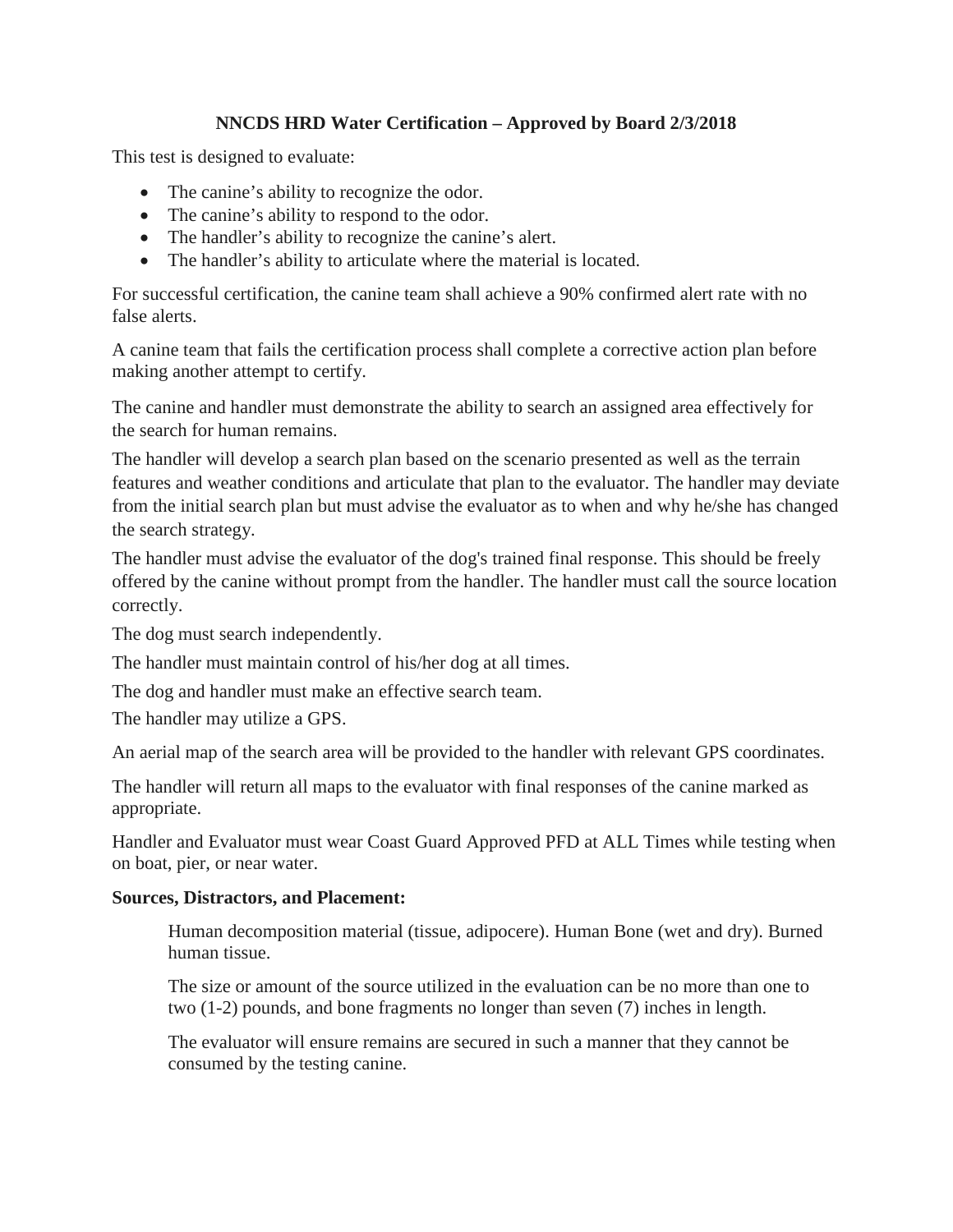Animal remains found within the test area will be considered part of the environment. Any placement of distracters will be done in such a manner to prevent contamination. No human waste will be utilized as a distraction.

Source placement can consist of hidden burial or surface concealed. The buried source will be placed between six (6) and twenty-four (24) inches deep, dependent upon soil type, source amount and type. Within the building source may be placed in an elevated position not to exceed nine (9) feet.

Minimum set time for training aids shall be no less than thirty (30) minutes and no more than 24 hours. Maximum set time may be extended as needed.

# **Phase 1: Odor Recognition for Land and Water**

Six (6) objects will be placed/hidden in a wilderness environment in an area no more that .25 acres. The six objects will include human tissue and human bone, with the remaining four (4) objects being selected by the evaluator from the following:

- Dog Food
- Odoriferous Material (Fish Bait, Cheese, etc.)
- Latex of Nitrile Glove
- Handler hand odor on gauze pad
- Containers consisting of Glass or Plastic
- Clean Garbage Bag
- Clean Zip-Lock Bags
- PVC Pipe

Handler may elect for the canine to work on or off lead. The odor recognition assessment shall be completed in twenty (20) minutes, at the end of twenty (20) minutes the evaluator will stop the assessment. The evaluator will know the outcome of the assessment. A false alert on a nontarget odor will constitute failure of Odor Recognition.

### **Phase 2: Comprehensive Water Assessment**

### **Shoreline assessment**

- No less than 46 meters (50 yd) in length, no more than 4 meters ( $\approx$ 12 ft) from shore, and no greater than 1 meter  $(\approx 3 \text{ ft})$  in depth.
- Maximum time is 5 minutes to search the area.
- Will be worked as a double-blind

### **Boat assessment:**

- In calm water (lake or pond) no less than 90 x 90 meters ( $\approx$ 100 by 100 yd) assessment area with the area divided into four quadrants.
- Scent material shall be placed in a depth of between 3.0 to 3.5 meters ( $\approx$ 10 to 11 ft) in one of the quadrants.